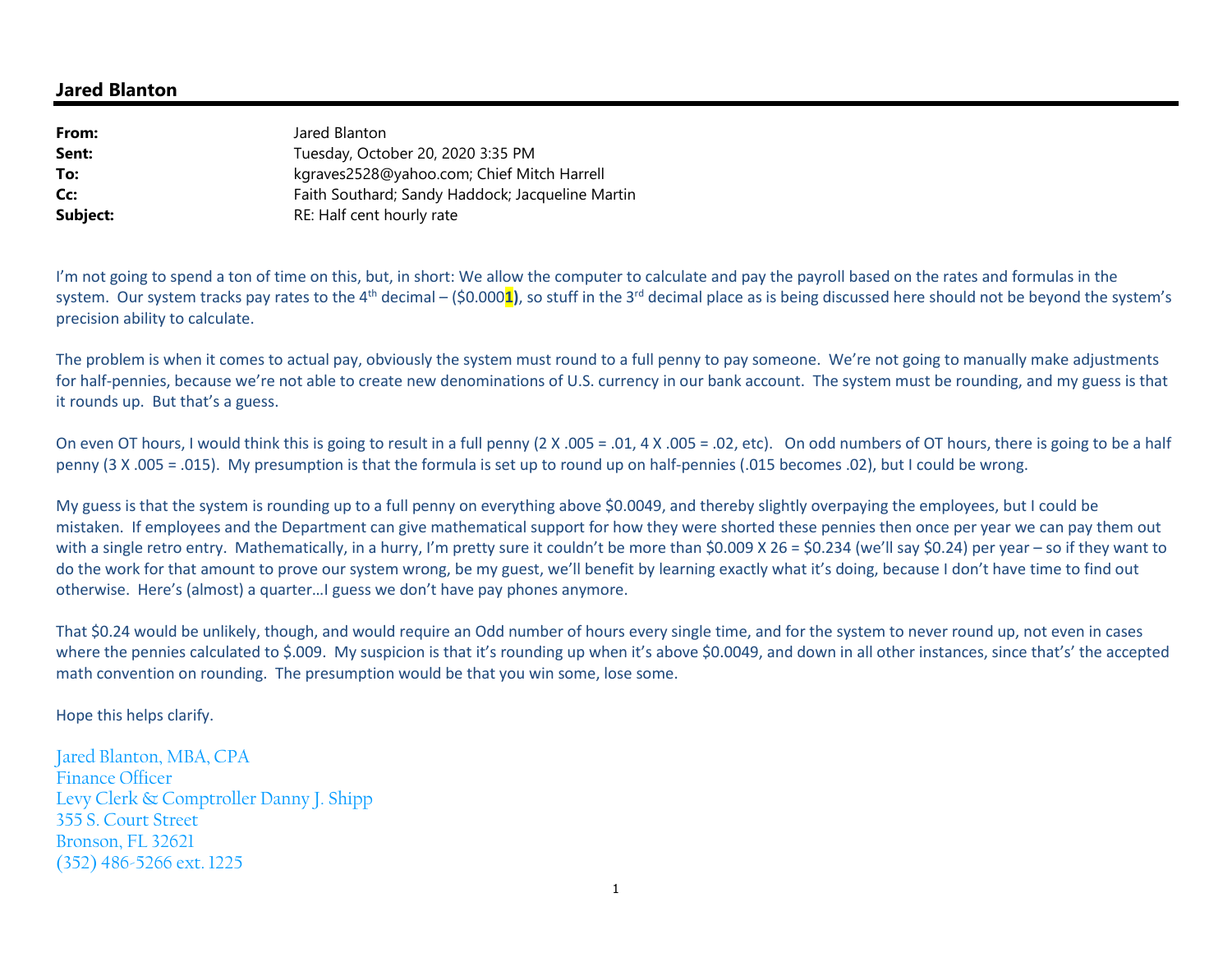**From:** Faith Southard <southard-faith@levyclerk.com> **Sent:** Tuesday, October 20, 2020 3:04 PM **To:** Jared Blanton <blanton-jared@levyclerk.com> **Subject:** FW: Half cent hourly rate

I'm not sure who needs to answer this....

**From:** Sandy Haddock <haddock-sandy@levyclerk.com> **Sent:** Tuesday, October 20, 2020 1:20 PM **To:** Faith Southard <southard-faith@levyclerk.com> **Cc:** Katy Graves <kgraves@levydps.com>; Mitch Harrell <mharrell@levydps.com> **Subject:** FW: Half cent hourly rate

Faith,

I am forwarding this email to you for reply or to forward to the correct person for an answer it. **Thanks** 

SANDY HADDOCK Levy County Clerk HR Deputy Clerk

County Asset Clerk

352-486-5266x1227 **From:** Katy Graves <kgraves2528@yahoo.com> **Sent:** Tuesday, October 20, 2020 9:04 AM **To:** Sandy Haddock <haddock-sandy@levyclerk.com> **Cc:** Mitch Harrell <mharrell@levydps.com>; Katy Graves <iafflocal4069@yahoo.com>

**Subject:** Half cent hourly rate

Good Morning Sandy,

 It was just brought to my attention that an employee noticed his overtime rate of pay included half a cent. Upon further investigation, I learned that my OT rate also has half a cent (Mine- \$25.0050 His-\$21.4650). How is finance paying the half cent in these cases if at the end of the pay period it has not equaled a full or whole amount?

Katy Graves